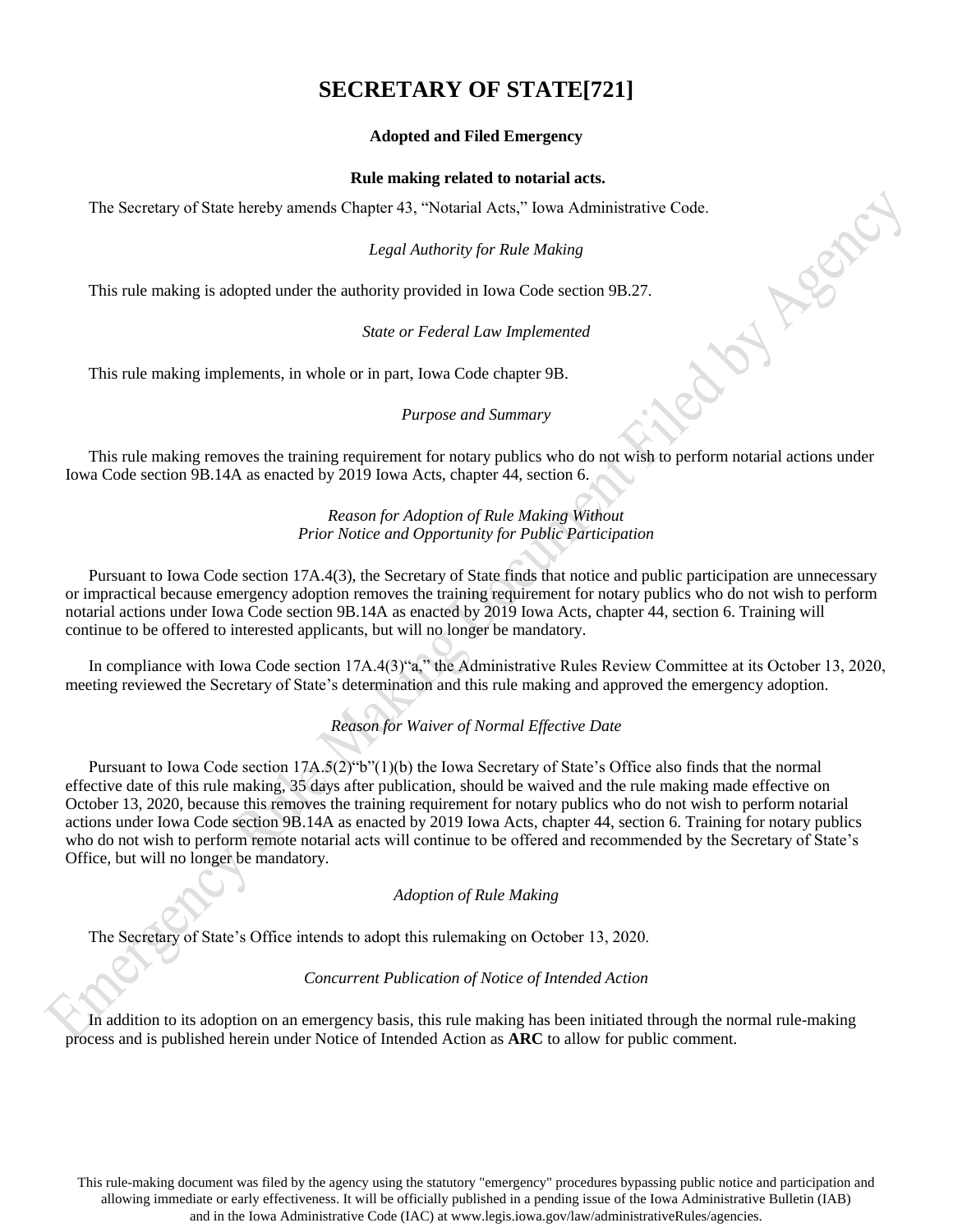### *Fiscal Impact*

This rule making has no fiscal impact to the State of Iowa.

#### *Jobs Impact*

After analysis and review of this rule making, no impact on jobs has been found.

#### *Waivers*

Any person who believes that the application of the discretionary provisions of this rule making would result in hardship or injustice to that person may petition the SoS for a waiver of the discretionary provisions, if any.

#### *Review by Administrative Rules Review Committee*

The Administrative Rules Review Committee, a bipartisan legislative committee which oversees rule making by executive branch agencies, may, on its own motion or on written request by any individual or group, review this rule making at it[s regular monthly meeting o](https://www.legis.iowa.gov/committees/meetings/meetingsListComm?groupID=705&ga=88)r at a special meeting. The Committee's meetings are open to the public, and interested persons may be heard as provided in Iowa Code section 17A.8(6).

#### *Effective Date*

This rule making will become effective on October 13, 2020, at which time the Adopted and Filed Emergency rule making is hereby rescinded.

The following rule-making action is adopted:

ITEM 1. Rescind paragraph **43.5(3)"a"**.

ITEM 2. Reletter paragraphs **43.5(3)"b"** and **721-43.5(3)"c"** as **43.5(3)"a"** and **43.5(3)"b"**.

ITEM 3. Amend relettered paragraph **43.5(3)"a"** as follows:

*a.* A notary public who wishes to begin performing notarial acts under Iowa Code section 9B.14A as enacted by 2019 Iowa Acts, chapter 44, section 6, shall, within the six-month period immediately preceding the first performance of such an act, satisfactorily complete a training course approved by the secretary of state concerning the requirements and methods for performing notarial acts for remotely located individuals and shall provide satisfactory proof to the secretary of state that the applicant has completed the course. This training is in addition to that required by paragraph  $43.5(3)$ "a."

ITEM 4. Amend relettered paragraph **43.5(3)"b"** as follows:

*b.* An applicant for reappointment as a notary public who currently holds a notary public commission, who wishes to continue performing notarial acts under Iowa Code section 9B.14A as enacted by 2019 Iowa Acts, chapter 44, section 6, and who has satisfactorily completed the initial training course required by paragraph  $43.5(3)$ "b" $43.5(3)$ "a" at least one time prior to the 12month period immediately preceding application for reappointment shall, within the 6-month period immediately preceding the deadline for application for reappointment, satisfactorily complete an update course approved by the secretary of state concerning the requirements and methods for performing notarial acts for remotely located individuals and shall provide satisfactory proof to the secretary of state that the applicant has completed the course